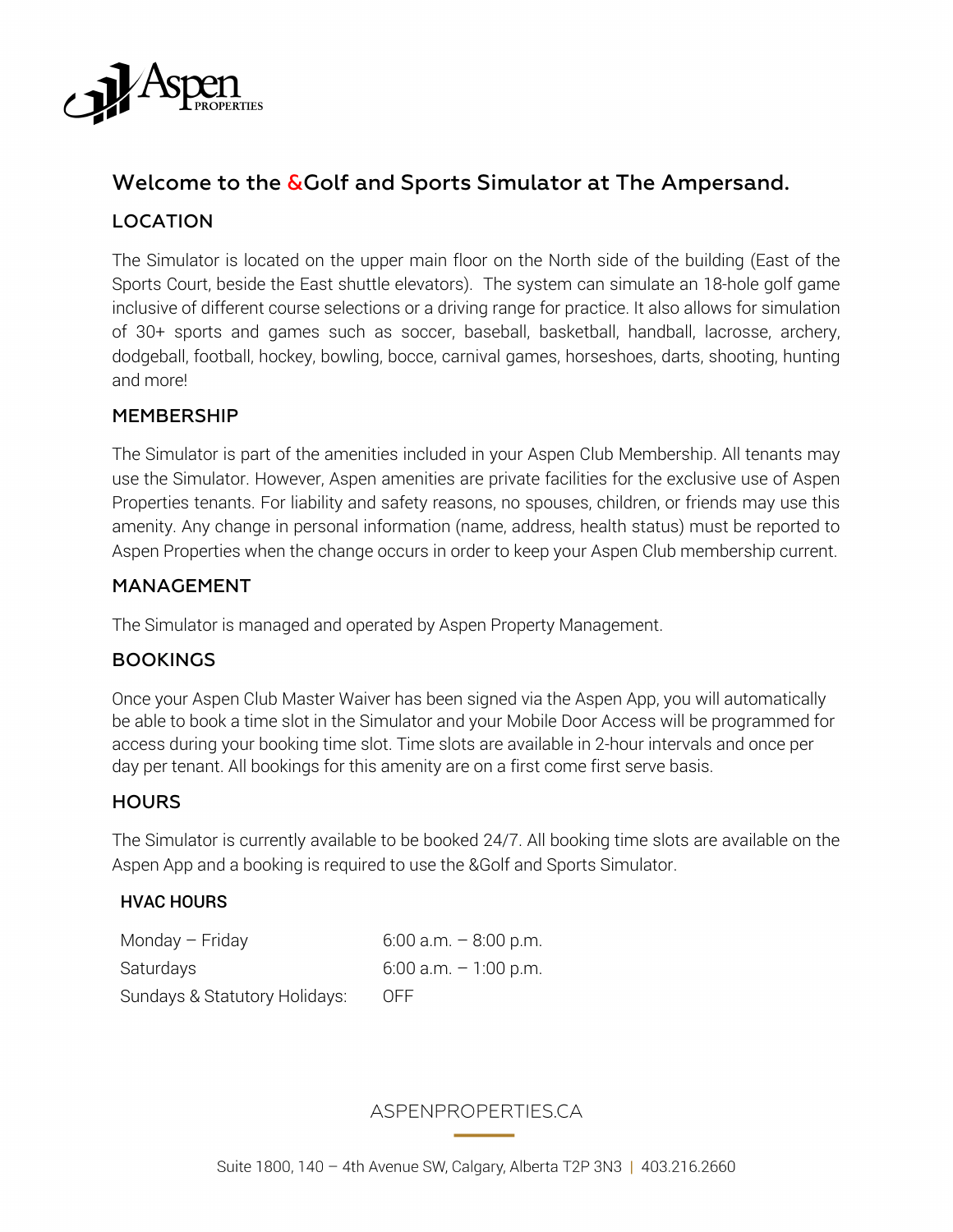# **ACCESS**

Once you have downloaded the **Aspen App** and click "request membership", your office tenant contact will need to approve your access to the App. Once approved, you will be able to create your login then, will be required to complete the Aspen Club Master Waiver registration form to receive access to all amenities in the Aspen portfolio. You will find the Aspen App in the App Store or Google Play Store.

Once you have completed the above steps, access to The Ampersand amenities will be granted to you through our **Mobile Door Access (MDA)** system through the Aspen App. Please go to the home page on the App, click "Door Access" and touch your phone to the MDA reader and the door will unlock for you. Please be sure to scan the reader each time you visit the amenities, even if you are coming through an open door behind another person.

# GOLF & SPORTS SIMULATOR POLICIES

- & Equipment Supplied Golf clubs, hockey sticks, balls, etc. are available for your use. Please call 403.781.8519 to be supplied with equipment. You may also bring your personal equipment into the simulator for use if you wish. The equipment you bring must be clean.
- **& Damages to the Simulator** Tenants using the Simulator are responsible for any damage incurred during their booking time within the facility, costs may apply. This includes any damages to the equipment located therein.
- & Use of the Simulator Please allow only one person on the turf at a time. Swing clubs only inside designated swing zones. Only use the provided rubber tees and balls.
- & Respect for Others  $-$  Please show respect for others by refraining from using foul language or shouting while you are using the Simulator.
- & Food and Drink Food and beverages are not permitted on the turf surfaces. Please keep all items behind the turf area or on the bar top.
- & **Dress Code** Clean soft soled, indoor appropriate shoes are required at all times. Metal spikes, soft-spikes, and open-toed shoes are not allowed. Active wear must be clean and odour-free.